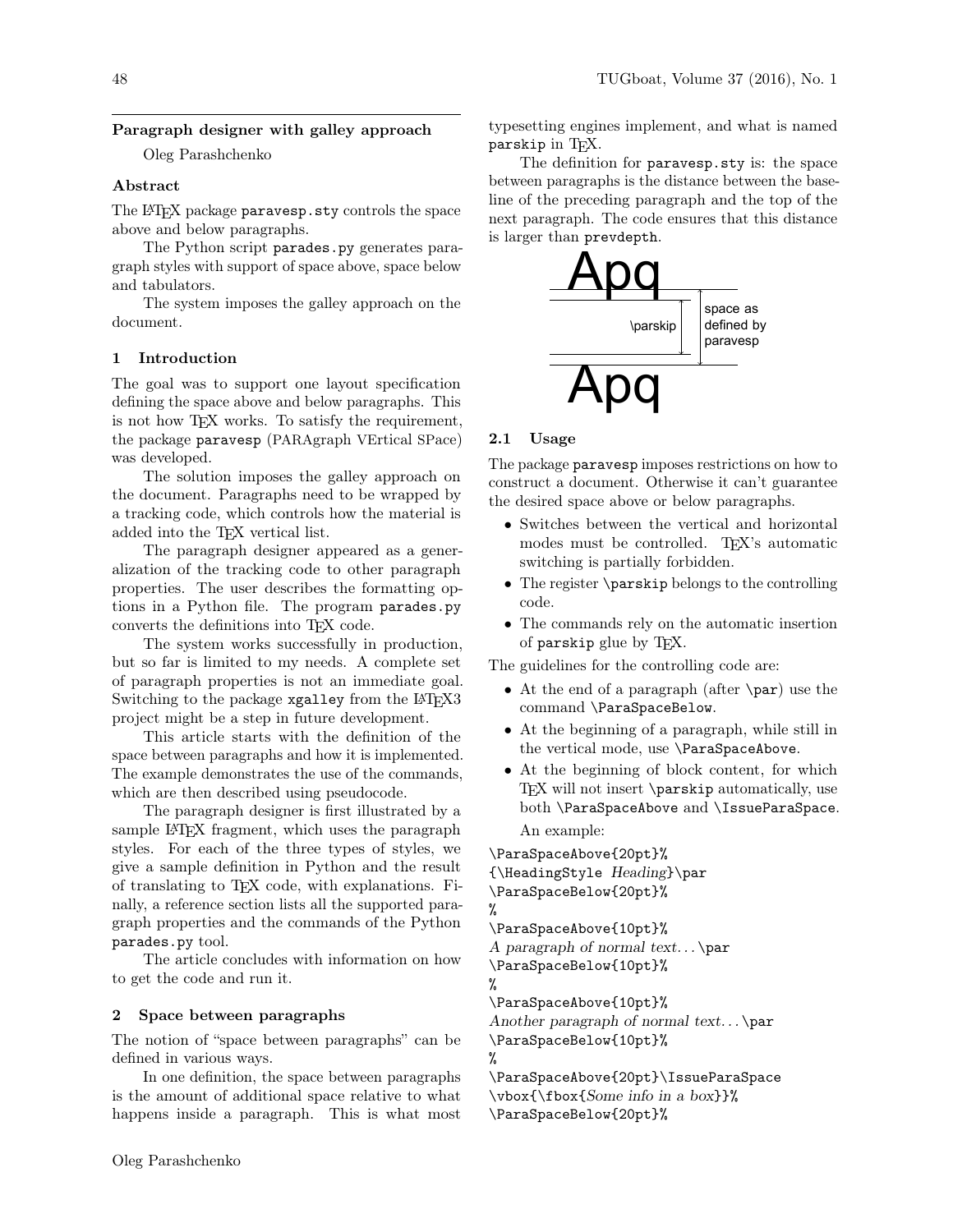#### 2.2 Technical details

Below is a simplified version of what happens. Special cases are not shown.

After \ParaSpaceBelow{length}:

- vertical list is not changed
- parskip :=  $length -$  prevdepth
- prevdepth is not changed

The command \ParaSpaceBelow splits its argument between two lengths, prevdepth and parskip. This is a precaution for the case when the next element in the vertical list is not controlled by the galley. Thanks to the retained prevdepth, a possible layout corruption is avoided.

After \ParaSpaceAbove{length}:

- vertical list: vskip −prevdepth, penalty as before vskip
- parskip :=  $max(length, old \ length)$
- prevdepth  $:=-1000$ pt

The command \ParaSpaceAbove, which precedes a paragraph, can't know how much interline glue induced by baselineskip will be added. As a solution, the command disables this glue completely by setting prevdepth to minus infinity.

After \IssueParaSpace:

- vertical list: vskip parskip, penalty as before vskip
- parskip  $:= 0$ pt
- prevdepth  $:=-1000$ pt

You need the command \IssueParaSpace when TEX does not insert \parskip automatically, for example, before a box.

The command expects that it is called after \ParaSpaceAbove.

After \IgnoreSpaceAboveNextPara:

- vertical list is not changed
- parskip  $:=-0.01$ pt
- prevdepth is not changed

The special case is parskip less than 0pt, which cancels the vertical spacing. It is useful when display content (image, list, etc.) is the first element inside a table cell.

#### 3 Paragraph designer

The paragraph designer transforms Python objects with desired paragraph properties into T<sub>F</sub>X code which implements these properties.

The main benefit is that the paragraphs definitions can be constructed in such way that the repetitions (for example, font names) can be extracted into common settings.

The system proposes that every block-level element of a document should be wrapped into a command or an environment, which support the galley approach. The suggested sorts of the paragraphs:

- long body text paragraphs, wrapped by an environment,
- short paragraphs, wrapped by a command, and
- short paragraphs with tab stops, also wrapped by a command.

A document made using this approach looks structured. Here is an example.

```
\HeadI{Universal Declaration of Human Rights}
\HeadII{Preamble}
\begin{para}Whereas recognition...\end{para}
\begin{para}Whereas disregard
   and contempt...\end{para}
...
\HeadII{Article 14}
\begin{udhrlist}
\listitem{1}{Everyone has the right ...}
```
\listitem{2}{This right may not be invoked ...} \end{udhrlist}

The sample is generated automatically from the XML source. The generation script, the paragraph styles as Python definition, the .sty code, and the PDF result are included in the package in the directory example.

#### 3.1 Example: the command \HeadI

Commands are recommended for small paragraphs, such as headings and captions.

\HeadI{Universal Declaration of Human Rights}

A sample definition in Python:

```
add_style(ParagraphOptions(cmd='HeadI',
   space_above='20pt',
```

```
space_below='20pt',
fontsize='12pt', baseline='14pt',
fontcmd=r'\fontseries{b}\selectfont',
afterpar=r'\nobreak',
))
```
The properties of the paragraph are stored inside the object ParagraphOptions. As in many other programming languages, the backslash  $(\setminus)$  is normally an escape character (not in the T<sub>EX</sub> sense!), and must be doubled inside strings  $(\setminus)$ . An alternative in Python, as seen in the example here, is to prefix the string with  $r$ , which disables the escape.

The function add\_style remembers the object in the global styles list. At the end of the Python script, the objects in the list are converted to T<sub>E</sub>X code.

The result of the conversion: \newcommand{\HeadI}[1]{{%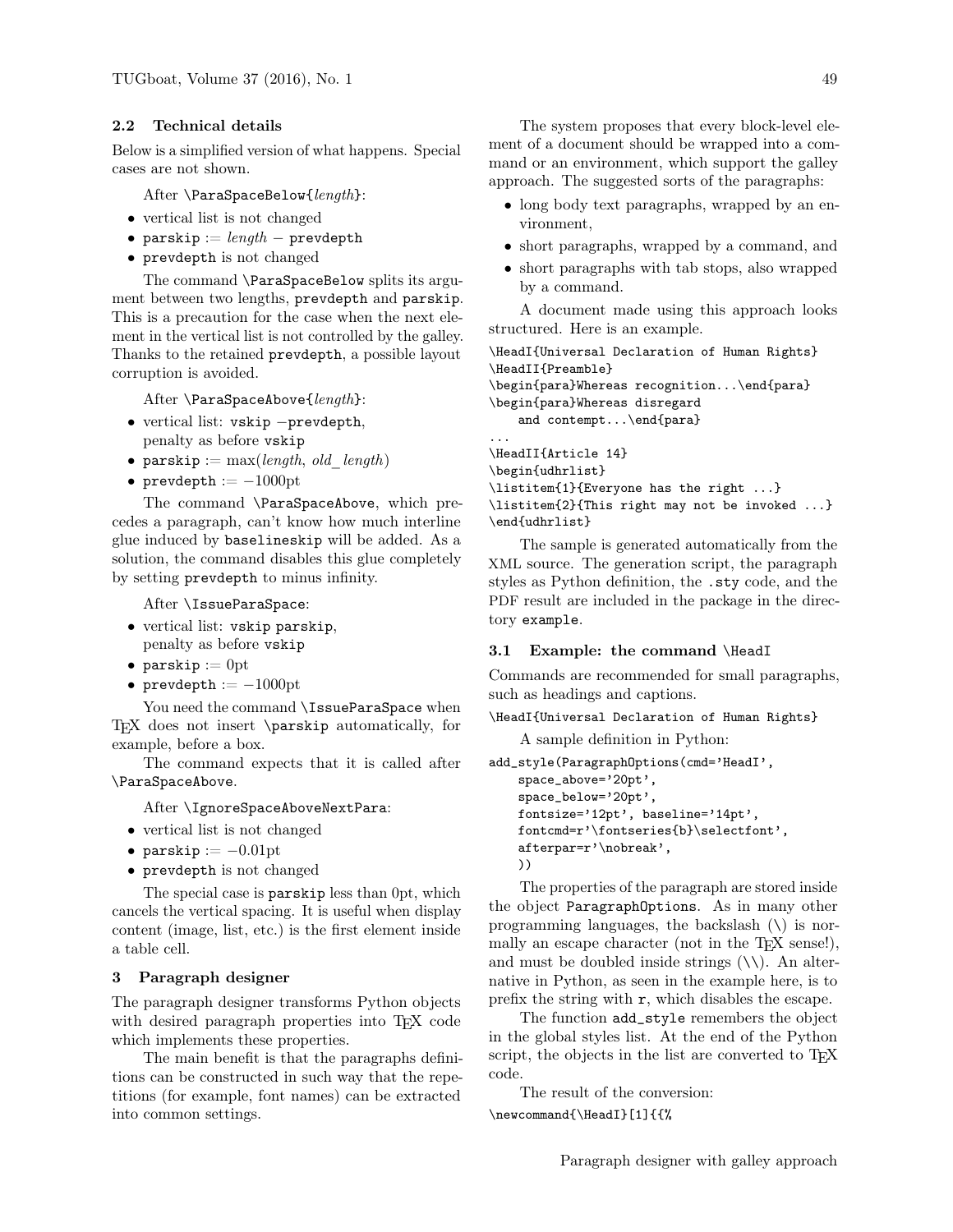\fontsize{12pt}{14pt}\fontseries{b}\selectfont% \ParaSpaceAbove{20pt}% \noindent #1\par}%

\nobreak\ParaSpaceBelow{20pt}}

The peculiarities are:

- The paragraph is created explicitly with \noindent #1\par.
- The text and the pre-paragraph settings are in a group. This way settings such as font changes affect only the given paragraph and not the rest of the document.

### 3.2 Example: the environment para

Environments are recommended for wrapping paragraphs in the text body.

```
\begin{para}Whereas recognition...\end{para}
\begin{para}Whereas disregard
```
and contempt...\end{para}

A sample definition in Python:

```
add_style(ParagraphOptions(cmd='paracmd',
   env='para',
   space_above='10pt plus1pt minus1pt',
   ))
```
The result of the conversion, in a .sty file:

```
\newenvironment{para}{%
```
\ParaSpaceAbove{10pt plus1pt minus1pt}% \noindent \ignorespaces}

```
{\par\global\def\pd@after@para{%
  \ParaSpaceBelow{0pt}}%
```

```
\aftergroup\pd@after@para}
```
The paragraph is started explicitly with the command \noindent, followed by \ignorespaces, and finished, also explicitly, with \par.

The changes inside an environment, including post-paragraph settings, are again local and thus automatically discarded when the environment's group is finished. Therefore, using \aftergroup, the postparagraph settings are applied after the end of the environment.

# 3.3 Example: tab stops in listitem

Paragraphs with tab stops are used to implement list items, captions, table of content entries and similar elements. The list paragraphs in the following example have one tab stop to store the list numbering.

```
\listitem{1}{Everyone has the right ...}
```

```
\listitem{2}{This right
```

```
may not be invoked ...}
```
A sample definition in Python:

```
add_style(ParagraphOptions(cmd='listitem',
   moresetup='\\interlinepenalty=150\\relax',
   space_above='8pt',
   boxes=(('0cm', '0.5cm'),),
   leftskip='0.5cm'))
```
The argument boxes is a list of pairs. Each pair gives the offset of the tab stop from left and the width of the box. Due to peculiarities of Python, one-element lists of pairs need an extra comma inside.

The position of the paragraph text should be tuned manually to avoid overlapping with the tab stop boxes. In the example above, the left margin is set to 0.5cm using \leftskip.

The result of the conversion, in a .sty file, is complicated:

```
\newcommand{\listitem}[2]{{%
  \ParaSpaceAbove{8pt}%
  \interlinepenalty=150\relax%
  \noindent \advance\pd@leftskip by 0.5cm %
  \hbox to 0pt{\hss\hbox to 0.5cm{#1\hss}%
    \dimen0=0.5cm %
    \advance\dimen0 by -0cm %
   \advance\dimen0 by -0.5cm \hskip\dimen0}%
    \the\everypar #2\par}%
  \ParaSpaceBelow{0pt}}
```
The skeleton of the list paragraph has these elements:

\noindent tab stops \everypar text \par

The use of \noindent and \par is clear. The paragraph starts with the tab stop boxes, therefore TEX does not insert \everypar automatically, therefore the code does it.

The token \pd@leftskip is a \let-synonym for \leftskip. In a right-to-left document one would set the token to \rightskip.

A tab stop is constructed from two nested boxes. The inner box gives the width of the tab stop and aligns the content to the left:

```
\hbox to width{content \hss}
```
The outer box puts the inner box at the specified offset.

```
\hbox to 0pt{\hss inner_box%
\dimen0=leftskip
\advance\dimen0 by -offset
\advance\dimen0 by -width
\hskip\dimen0}%
```
The calculation is not obvious. The illustration in figure [1](#page-3-0) provides the source for it.

The image reflects how the boxes, glues and lengths are related. We see that  $offset+width+x$  is leftskip, therefore  $x$  ( $\dim$ en0) is leftskip minus offset minus width.

### 4 Paragraph designer reference

Denomination: cmd, env, stylecmd. These are the names for the generated commands and environments.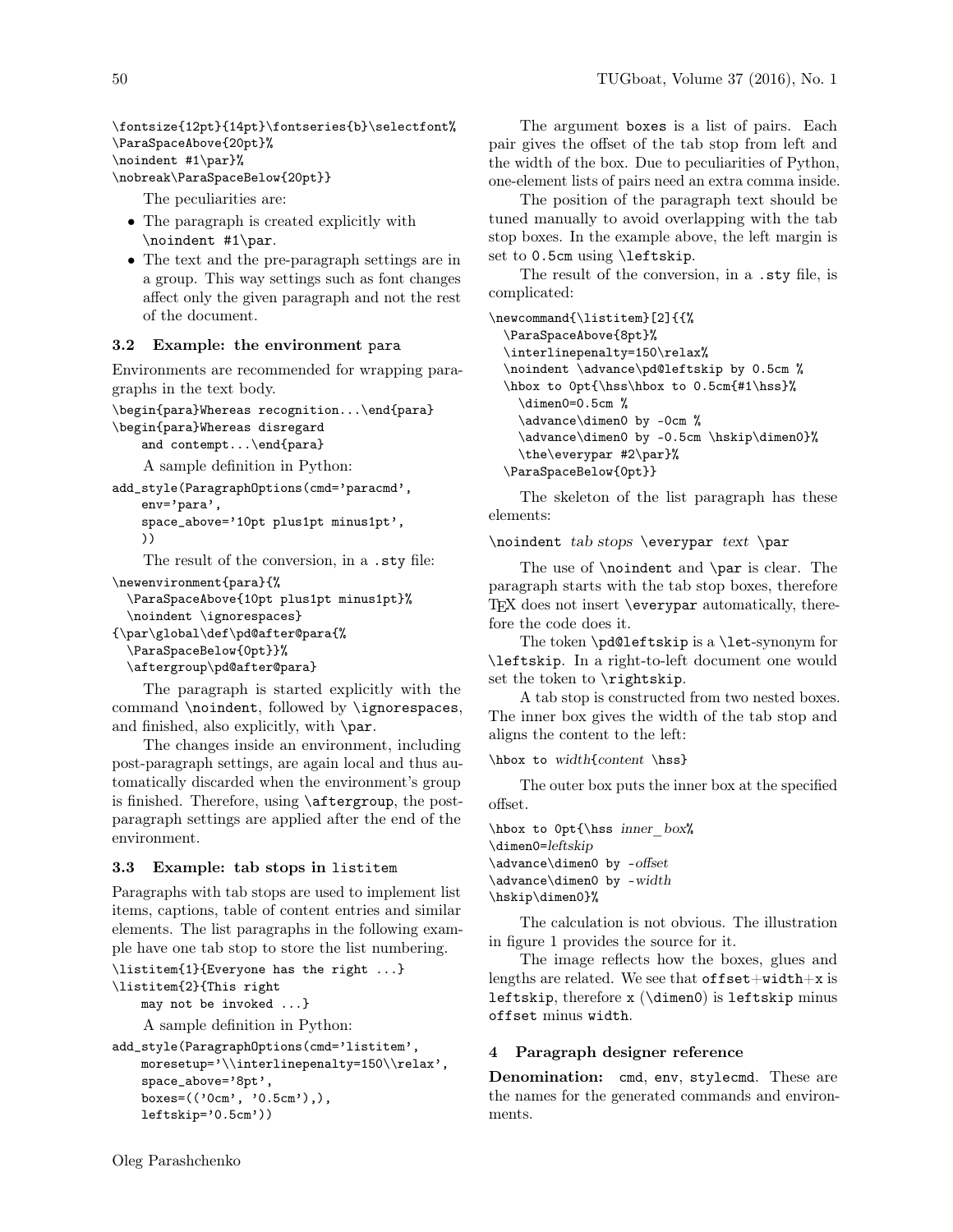

<span id="page-3-0"></span>Figure 1: Calculation for tab stops.

Examples of cmd and env have already been given. The command for stylecmd makes a character style, which affects the font and does not set the paragraph properties (vertical spacing, tabulars, etc.).

A sample paragraph definition:

```
ParagraphOptions(cmd="Caption,
```
stylecmd="UseCaption", ...)

In a L<sup>AT</sup>EX document you could then write:

```
{\UseCaption Article 1.} All human beings
are born free and equal in dignity ...
```
All the three denominators can be mixed together at once. You must specify cmd even if you don't need it.

#### Fonts: fontsize, baseline, fontcmd.

The only supported font properties are its size and line spacing. The other properties, such as width and series, need to be manually defined in fontcmd: ParagraphOptions(...,

```
fontcmd=r'\fontseries{b}\selectfont',
...)
```
Dimensions: leftskip, hsize, space\_above and space\_below.

The names are self-explanatory.

The default value for both space\_above and space\_below is 0pt. This means that if you haven't given a value, then two consecutive paragraphs will touch each other, as if \nointerlineskip were given between them.

Use the special value #natural to disable the use of \ParaSpaceAbove or \ParaSpaceBelow and instead restore the default TEX behaviour.

```
ParagraphOptions(...,
  space_above='#natural',
  space_below='#natural', ...)
```
Tuning: moresetup, afterpar, preamble\_arg1, preamble\_arg2, preamble\_arg3, preamble\_arg4.

The content of moresetup is literally copied into the style definition at the end of the paragraph setup, just before \noindent. A few ideas what can be set in moresetup:

- A color for the paragraph text,
- \penalty to suggest a page break,
- \interlinepenalty for list item paragraphs, to avoid a page breaks inside.

The content of afterpar is literally copied into the style definition directly after  $\{\ldots\$ par}. This is a good place to put \nobreak or some other penalty.

The content of preamble\_argN is copied literally into the style definition directly before #N. Possible applications:

- Add \ignorespaces if the text might contain spurious spaces at the beginning.
- For list item paragraphs, \hfil centers the tab box content, \hfill aligns to the right.

Tab stops. Tab stops are hboxes of a given width at given offset. All the offsets are relative to the left border of the text flow.

```
ParagraphOptions(...,
  boxes=(
     (offset1,width1),
     (offset2,width2),
     ...,
     (\text{offset } n, \text{width } n),
   ...)
```
Due to Python peculiarities, a one-element list of lists needs an additional comma, otherwise Python unwraps one level of parentheses. Thus, the correct way is:

```
ParagraphOptions(...,
```

```
boxes=((offset,width),), # comma inside
...)
```
The content of the boxes is left-aligned. To center or right-align the content, add \hfil or \hfill through the parameter preamble\_argN.

Inheritance. The parameter parent uses an existing paragraph object as the starting point for the paragraph being defined. Properties not specified in the new paragraph definition are taken from the parent.

```
head_i = ParagraphOptions(
    cmd='HeadI',
    fontsize='12pt', baseline='14pt',
    fontcmd=r'\fontseries{b}\selectfont',
    ... )
```

```
ParagraphOptions(cmd='HeadII',
    parent=head_i, # Inheritance
    fontsize='11pt', baseline='13pt',
    ... )
```